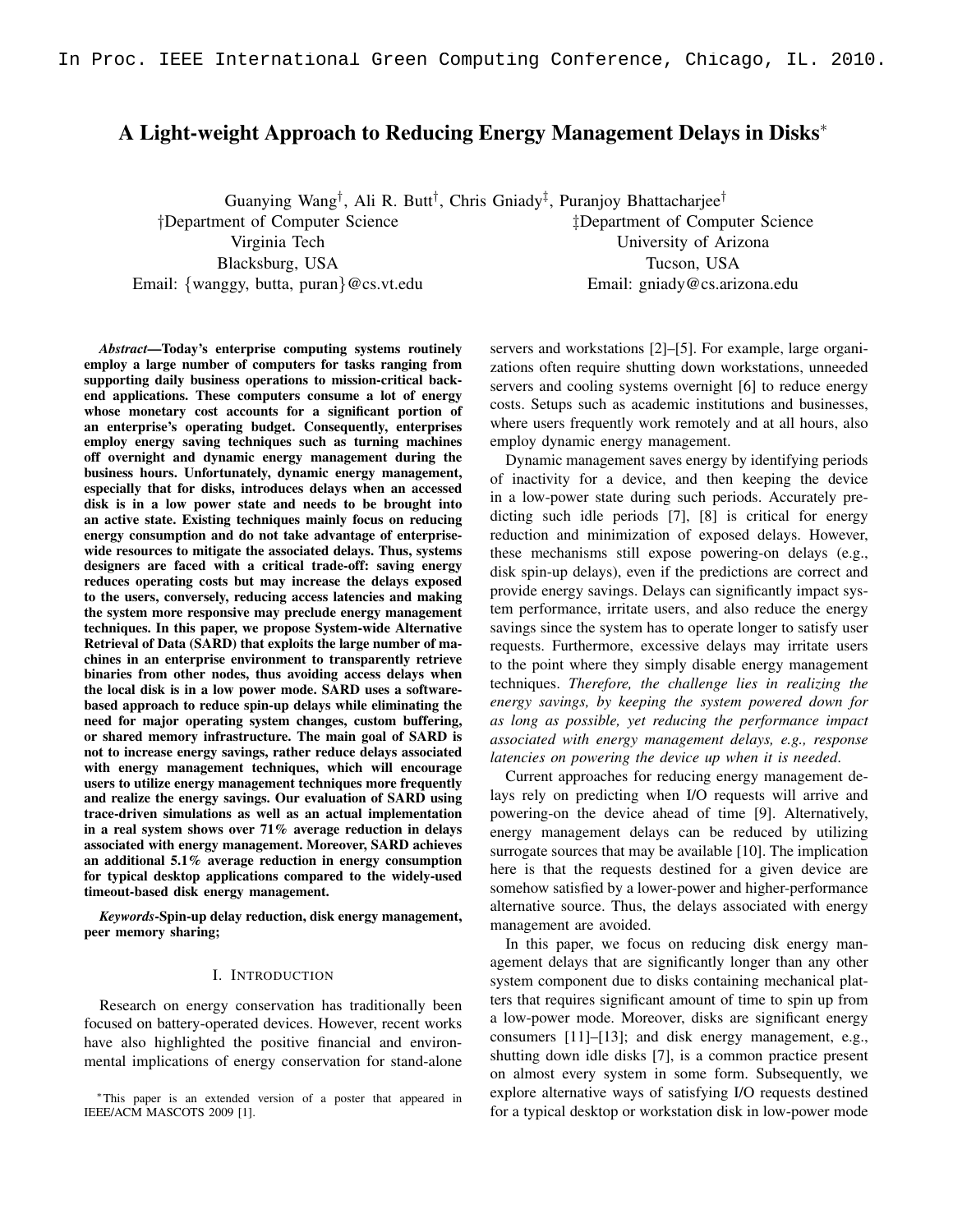in enterprise environments. *The goal of this work is to reduce the spin-up delays by using existing resources present in such environments*. While hiding latency might not seem directly related to saving energy, it is crucial in enabling higher rate of adoption of power-saving techniques. Servicing I/Os from alternate sources provides opportunities for keeping the local disks in low-power mode, and may reduce energy consumption as an additional bonus.

To avoid spinning up the disk on arrival of user requests, and subsequently exposing spin-up delays to the users, we exploit the arrangement of local disks/file servers adopted in enterprise environments. Instead of always going to the local disk, or the centralized file server, we present System-wide Alternative Retrieval of Data (SARD) to retrieve application binaries from other workstations that are loosely arranged in a peer-to-peer (p2p) network. The key observation in SARD is that computers in enterprise environments are mostly uniformly configured to simplify system maintenance. As a result, the application binaries are identical across many peers, which allows sharing of the application binaries among them.

Our approach shares the goal of serving requests from peer nodes with cooperative caching [14], [15], however, we stress that SARD is *unique* in its goal of reducing delays associated with energy management using loosely-connected peers, without additional hardware or extensive software modifications.

SARD is designed in such a way that it: (1) does not require any custom buffering or shared memory infrastructure; (2) does not interfere with energy management of other systems; (3) does not require additional hardware resources; (4) requires few kernel modifications; and (5) allows participants to be loosely coupled and free to leave and join the system. While an extreme alternative is to have diskless workstations with all requests serviced by a central file server, this solution is not scalable and may require expensive hardware to support large enterprise environments. SARD utilizes existing resources by transparently locating the workstation with requested binaries in the memory and transmits them to the machine that requested them. We emphasize that we exploit standard virtual memory mechanisms, and do not require custom buffering that can increase memory pressure in the systems, or shared virtual memory that increases overheads of memory systems. Furthermore, our p2p approach does not require fixed configurations and does not place any constraints on peer membership in the system. The individual machines can leave and join the system freely, significantly reducing system management that more tightly coupled systems, such as shared virtual memory, would require. Finally, our p2p infrastructure aims to select peers that will not be impacted by serving SARD requests.

The resulting design provides a low-overhead approach to minimizing energy consumption in enterprise environ-



Figure 1. Anatomy of a disk idle period.

ments. Our evaluation of SARD using both a trace-driven simulations and an actual implementation in a real system shows that SARD can provide over 71% average reduction in delays associated with energy management, while achieving an additional 5.1% average reduction in energy consumption for typical desktop applications compared to the widely-used timeout-based disk energy management.

We note that the impact of SARD may be affected by the emergence of newer types of disks and non-mechanical storage such as Flash-based Solid State Drives (SSDs), as they have the potential to reduce or eliminate spin-up delays associated with current mechanical disks. In addition, SSDs consume much lesser energy compared to mechanical disks, and elaborate disk energy management schemes might not even be required in scenarios where the primary mode of storage are SSDs. However, the cost (i.e., \$/GB) of SSDs remains orders of magnitude higher than that of mechanical disks. Thus, we envision that mechanical disks will remain the main storage technology over SSDs in the near and medium-term future. Consequently, making techniques such as SARD useful for the foreseeable future.

The rest of the paper is organized as follows. Section II discuss the observations and opportunities in enterprise environments that motivate this work. Section III provides the design of SARD. Section IV presents an evaluation of SARD. Section V discusses the related work. Finally, Section VI concludes the paper.

## II. OPPORTUNITIES IN ENTERPRISE ENVIRONMENTS

In this section, we present several observations about desktop and workstations in large-scale enterprise environments, which serve as the key enablers for SARD.

*Energy management is prevalent:* Large enterprises are actively pursuing energy management of employees' workstations, since energy savings can translate into monetary savings. Users are encouraged to power down their monitors and computers once they leave work. Remote wake-up technologies such as Wake-on-LAN [16] are employed to poweron machines if necessary. After-hours management tasks such as software updates and virus checks are scheduled so that machines can remain off for most of the time they are not in active use. Furthermore, dynamic energy management is enabled to reduce energy consumption during work hours.

A popular technique for saving energy of disks is to shut the disk down after a period of idleness, as shown in Figure 1. After each request, a timer is started and the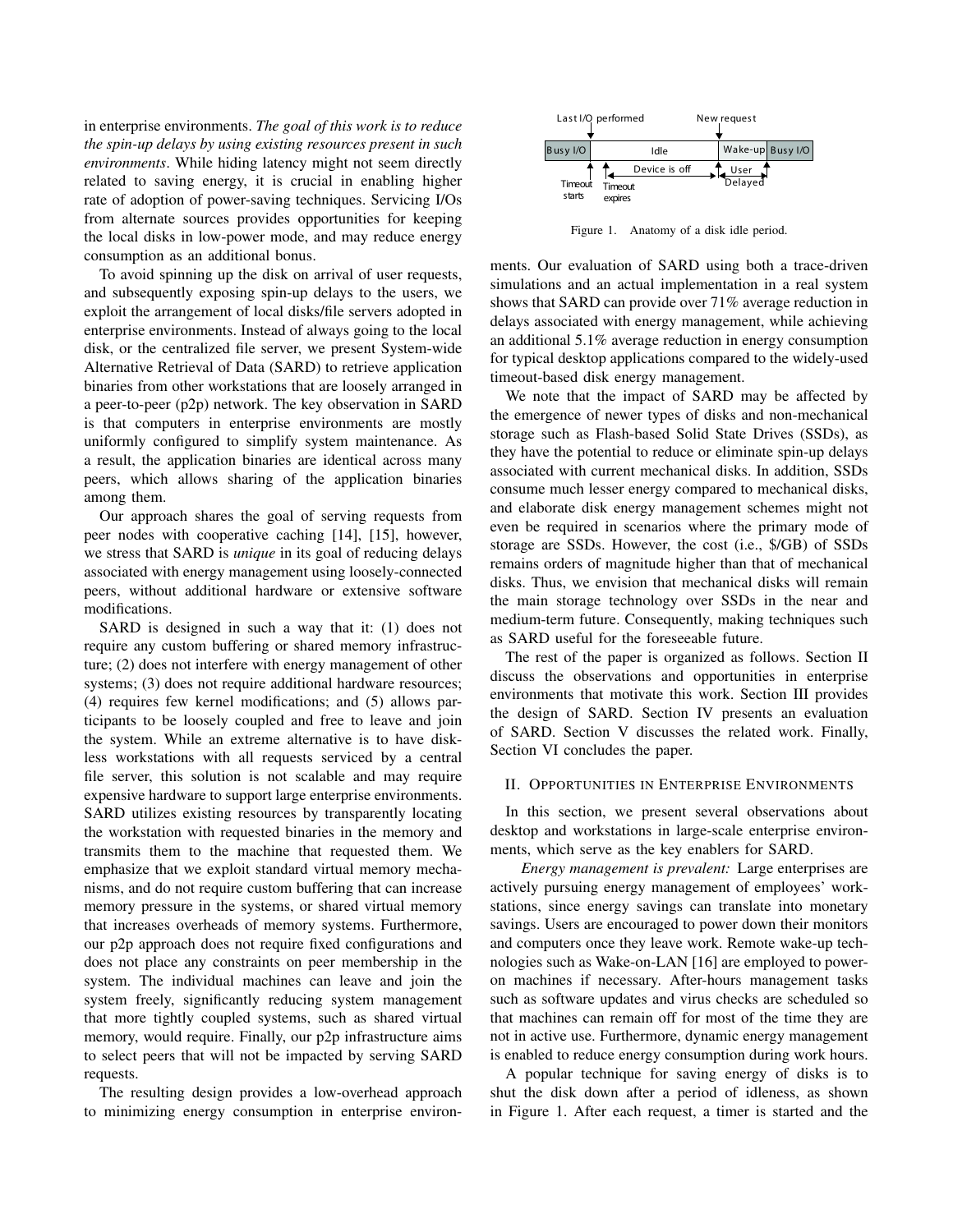device is shut down when the timer exceeds a preset timeout interval. Any disk activity occurring during the timeout period resets the timer and prevents the disk from switching off. If the disk is powered down, it remains so until a new I/O request arrives, at that time the disk has to be fully powered up for servicing the request, which typically expose multi-second delays to the users. Frequent shutdowns/spinups can render energy management useless as disks use larger amount of energy to spin up, and can also shorten disk lifetime. Moreover, delays that are noticeable by users run the risk that users will switch energy management off, thus foregoing any and all energy savings.

The disk start-up delays following a spin-down due to energy management, and the associated latency observed by users, are quite significant — on the order of up to 10 seconds [9]. Thus, our strategy of retrieving binaries from peers across the network instead of from a local disk (in standby mode) reduces the delay experienced by users when employing disk energy management.

*Similarly maintained systems:* Managing large computing infrastructure is difficult and require large support staff. To simplify the management, especially in academic setups, the systems are kept mostly uniform: they run the same operating system and set of applications, usually on similar hardware. The similarity in hardware is also due to the fact that it is acquired in batches, e.g., from an equipment grant or industry donation. In many cases, disk duplication is used for quickly bringing new workstations on line instead of slow and error-prone individual installation and configuration. This uniformity increases the opportunity to share binaries among the participants, and individual workstations do not have to depend only on local disks. Heterogeneous systems – desktop vs. laptops, slower older vs. new resources, etc. – do not preclude binary sharing, however they limit sharing to the binaries that are identical among sharers.

*User data on central file servers:* Persistence is crucial for user data. Unlike system binaries, user data cannot be simply reconstructed. Thus, it is periodically backed up to protect against failures. To simplify the backup process and to provide users transparent access to data from any workstation, many setups provide central storage for user data, which is more reliable and cost effective than backing up individual systems. As a result, individual workstations usually do not contain any permanent user data. The local disks are typically utilized to boot OS and supporting temporary scratch space. Consequently, the data that may be written to the local disk is temporary, e.g., intermediate files, system logs, metadata etc. Given that preserving temporary data is not crucial, we can elongate the timer between the invocations of daemons that flush the buffer cache to the disk (e.g., the daemon *pdflush* in case of Linux) to further increase energy efficiency.



Figure 2. CDF of concurrent redundant applications.

*Similar system usage:* The applicability of SARD is dependent on how often different machines in an enterprise use the same binary. To investigate this, we conducted a study using 20 of our departmental machines used by students for course work, projects, and typical desktop use. For a period of 13 days, we recorded the applications that are running on each machine every 5 seconds. Next, we determined how often different machines run the same applications.

Figure 2 shows the cumulative distribution of the number of times when different machines are running the same applications. For the studied environment, 57% of the time two or more machines were running an application concurrently, and 12% of the time more than 10 copies of an application were running concurrently on different machines. Assuming a similar application usage distribution, and extrapolating these results<sup>1</sup> show that in a medium-scale setup with 107 machines more than 99% of the time an application will be running on at least two machines and thus can be serviced remotely. Consequently, our assumption about remote application availability holds for typical enterprise environments, and they can benefit from SARD.

Our goal is to mitigate the energy-management related delays faced in enterprises by leveraging some of the benefits provided by the uniform nature of the environment. The above observations allow us to simplify our system design for the target environments. In this case, the workstation that wants to start a new application can get a copy of the memory image of the application from a remote machine. The disk is needed only if no other system is currently running the particular application.

<sup>&</sup>lt;sup>1</sup>Analysis shows that for a setup of  $n (n >> 19)$  nodes, the probability that two copies of an application are running at the same time is  $1 - \prod_{i=1}^{n} \left[ (1 + (n-1)p_i)(1-p_i)^{n-1} \right]$ , where  $p_i$  is the probability that an application  $i$  ( $0 < i \leq n$ ) is running on a node at a given time. A detailed derivation is out of scope of this paper.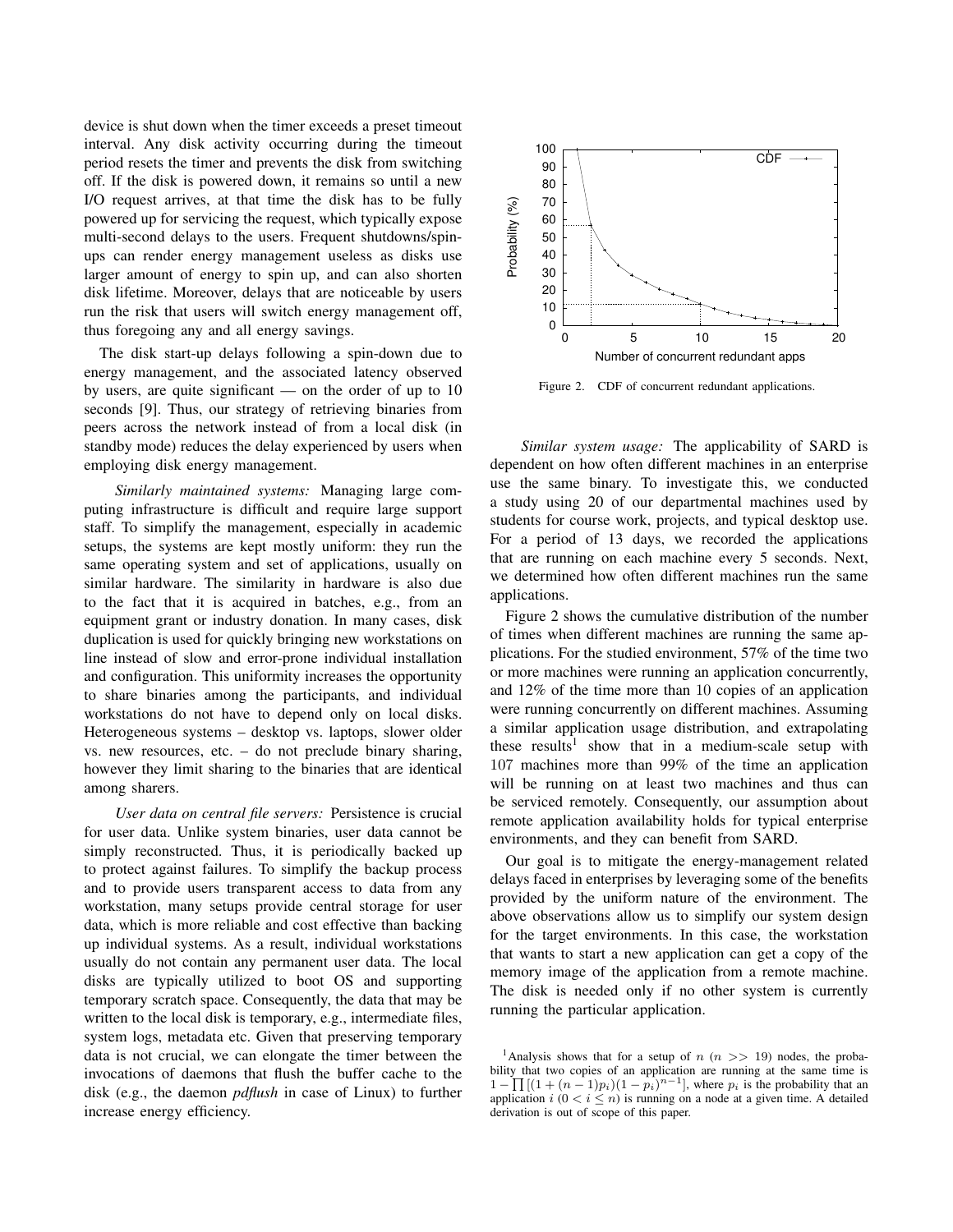*Security:* Sharing binaries across participants has security implications in that a compromised workstation may affect others. There are several techniques we can adopt to minimize this occurrence. For example, only allow sharing of binaries from administrator-maintained standard installation paths and machines, which are protected using standard system security. Alternatively, advanced crypto-checksums, e.g., as used in self-certifying binaries [17], for isolation of tainted binaries or in-memory modified pages can be used to prevent malicious behavior. There has been considerable work on securely sharing binary executables, e.g., by Hollingswork and Miller [18]; however a full discussion of such techniques and addressing all security concerns is beyond the scope of this paper.

## III. DESIGN

SARD is targeted at desktops and workstations in enterprise setups where all machines are centrally owned and controlled, and have similar software configurations. We adopt a low-overhead approach in our design that avoids extensive kernel modifications to support ease of implementation, maintenance, and porting to future kernel versions.

## *A. Overview*

In SARD, all machines join a p2p overlay network, which enables them to interact with each other in a decentralized and dynamic fashion. Participants run our software that advertises their in-memory applications to others via the overlay. Advertisements enable participants to learn what applications (or parts thereof) are available in memory of peers. When an application is executed on a node, it can use the remote availability information and decide whether to retrieve the application from the local disk or remote memory. Servicing requests from remote memory helps avoid spin-up delays of powered down disks, and can also improve energy savings by keeping disks in low-power mode longer.

In the following, we first discuss how system calls are rerouted to utilize application images from peer nodes, then we discuss how actual images are shared across peer node memory, followed by a discussion of how we enable nodes to find appropriate nodes in a decentralized fashion. Finally, we present a number of heuristics for when to use remote image retrieval versus local disk access. We note that although SARD can potentially reduce disk spin-up/down cycles, which reduces mechanical wear and tear and may improve expected lifetime, such affects are unlikely to affect the disk's useful lifetime (often much smaller than expected lifetime), and thus are not evaluated.

The impact of SARD is evident by the observation that energy management delays are crucial and all energy management schemes try to avoid unnecessary spin-ups exactly for this reason. Our approach is no different, except that it makes reducing such delays the main objective to



Figure 3. SARD Architecture.

encourage adoption of energy management techniques. As stated earlier, up to 10s of delay per disk spin-up following an energy-related spin-down can be avoided using SARD.

## *B. Rerouting System Calls*

For ease of explanation, we assume that an entire binary is available in memory. In reality, all modern operating systems load portions of binaries on demand, and SARD only advertises those in-memory portions. When needed, SARD can retrieve required portions from more than one remote location. As discussed in Section II, the uniformity and scale of the target environment make finding all the required portions remotely in the setup quite likely.

Figure 3 shows the architecture of SARD. The only kernel modification is to intercept and reroute disk I/O requests to the SARD module. The module consists of a UDP server, a /proc entry, a hash table, and interfaces required to route the intercepted I/O calls. The hash table contains information about file availability on remote nodes. The content of the hash table is provided by the p2p system (described later). The /proc entry (/proc/SARD) is used to communicate the files currently available in local memory to the p2p system for advertising to remote nodes.

After intercepting an I/O call (in the read\_pages() function of standard Linux kernel), SARD checks the hash table to determine alternative sources for serving it. If a remote source is found, a UDP message requesting the image is sent to that node. The corresponding SARD UDP server on the remote node receives and serves the request. Once a reply containing the requested image is received back at the requester, the image is returned to the kernel just as if the request was serviced from the local disk.

Figure 3 also shows how an example call is serviced by SARD. Consider the case where a user wants to load *vi*. The user types *vi* at the command path and the *execv* initiates execution by entering the kernel (1) and mapping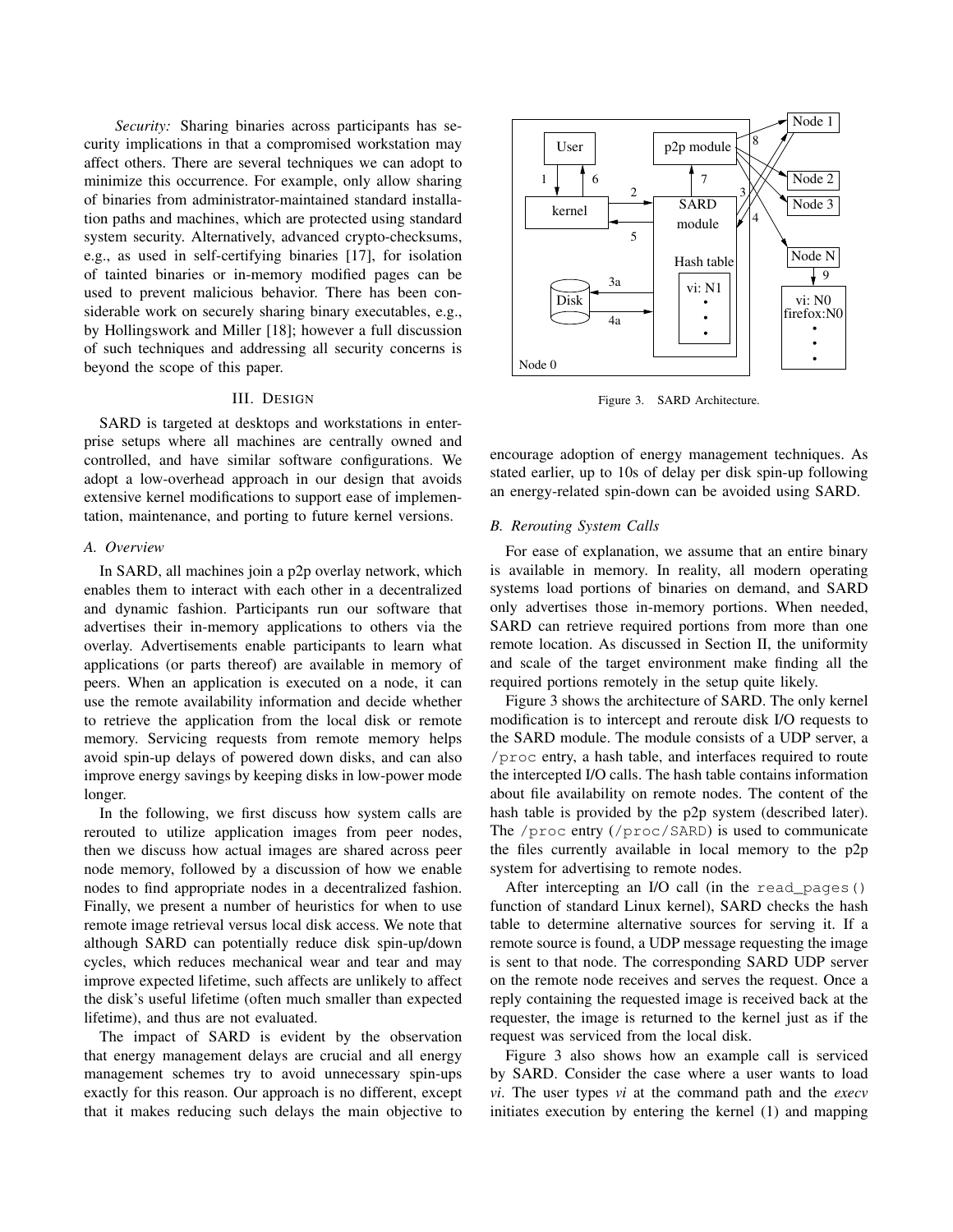the image of *vi* into virtual memory. SARD intercepts the I/O requests to the disk (2) and looks up *vi* in the hash table. SARD finds *vi* in its table and that Node 1 has the image in memory. Then, SARD sends out a UDP packet to Node 1 with a request for *vi*'s image (3). The UDP server at Node 1 retrieves the image from local memory and sends it back (4) to SARD at Node 0. Once the reply is received, SARD on Node 0 replies to the kernel I/O request (5). In this case, a disk access is avoided. In case SARD cannot find the requested image in memory of any known remote machine, it routes the request to the disk for servicing (3a, 4a), similarly as in the original kernel.

Additionally, after loading the pages, our module invokes the p2p module (in user space) (7), and sends out a broadcast message (8), announcing to everyone in the overlay that the node (Node 0 in this case) has the application image available in memory, and is willing to share. Other nodes then save this information (9) for later user.

# *C. Retrieving Images from Memory*

The SARD module also retrieves application images from virtual memory on the host machine for servicing requests for specific parts of binaries from remote machines. To ensure that remote request information is portable across remote machines, the inode number in the I/O request destined for the disk is converted into a filename and path, and this information is sent to a remote machine instead of the inode number.

The SARD module first uses the filename and path information in the remote request to determine the local inode number corresponding to the requested application. It then uses the standard Linux function kmap\_atomic() to determine the virtual address of the memory where the requested offset of the inode is stored. The contents of the memory are then sent to the requester via a UDP packet in granularity of 4 KB (the size of typical Linux memory pages). Given that the application was originally advertised as being in memory, this remote request is expected to be successful. However, if the requested image is not found in memory, a failure is returned. Upon receipt of the failure, the requester can either attempt to retrieve the image from other known remote locations, or go to the local disk as appropriate.

SARD does not share meta data about page cache across peers, and does not assume that the virtual addresses for a given application image are the same across nodes. Instead, only the contents of the page are read from memory and sent to the requester, just as the contents of a block are read from disk in a standard I/O. The memory management of the images is not tampered with and remains as in the original kernel. Once a requester receives a reply, it reads the UDP packet, copies the contents of the reply to an appropriate (already allocated) page and marks the page as ready. This is similar to what the intercepted read\_pages() function



Figure 4. P2P-based available application image discovery.

does when reading data pages from the disk. Moreover, we target application binaries that are read only; therefore, SARD does not have to be concerned with concurrent page modifications.

#### *D. Decentralized Application Discovery*

SARD must discover and select peer nodes  $(N_p)$ 's) that have a given application already loaded in memory. To this end, we are faced with several choices. One solution is to have a centralized server that collects application availability information from all nodes, and uses it to assist nodes in locating alternative remote sources for I/O. The main drawback of this approach is that a special service, either on a dedicated node or on one of the central system servers, has to be maintained. Using a dedicated node is contrary to our goal of energy efficiency, while running the service on the central server may result in degraded performance of the other system services. Moreover, we want to allow the participants to be loosely connected and free to leave and join SARD at will. Another solution, which we adopt, is to utilize a p2p model that allows the participants to directly interact with each and discover binaries in a decentralized manner. This approach is motivated by recent successful application of p2p networks to building robust and scalable systems [19]–[23].

Structured p2p overlay networks [24] effectively implement scalable and fault-tolerant *distributed hash tables* (DHTs), which allow data to be inserted without knowing a-priori where it will be stored, and requests for data to be routed without requiring any knowledge of where the corresponding data items are stored. The functions provided by DHTs allow for *discovering*  $N_p$ 's in a decentralized manner. We have chosen to use a DHT for peer node discovery because it avoids the issue of designating a single entity to manage the system, and thus precludes having to provide high availability etc. for the manager node. DHTs provide an elegant, scalable, and plug-and-play solution. Thus, any latency in discovering nodes due to the use of a DHT is compensated for by the benefits provided by it. Moreover, SARD is agnostic of the p2p layer used, and works equivalently well with other systems.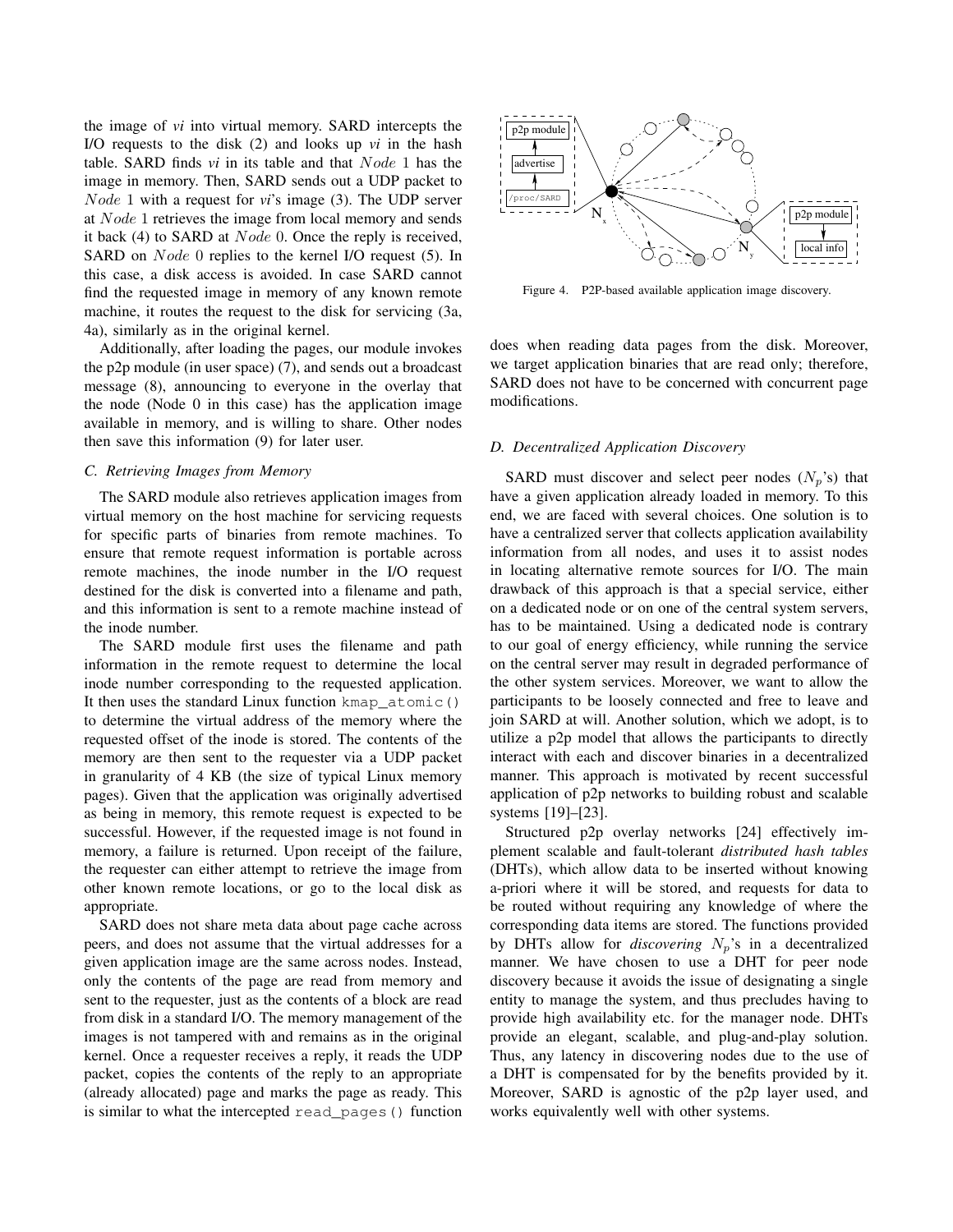All nodes in a given setup, e.g., an academic lab., join a p2p network, which enables them to reliably communicate with each other. Figure 4 illustrates the discovery process. A user mode p2p daemon runs on every node and periodically monitors /proc/SARD and sends out a number of advertisement messages containing information about the applications that are running on a given node  $N_x$  (e.g., black node in Figure 4). The advertisements contain the host machine name, the filename and the complete binary path (and offsets of available pages). The advertisements are destined for random destination addresses, and by virtue of the DHT abstraction provided by p2p routing [24], are received at some  $N_y$ 's (gray nodes). On receiving such a message, each  $N_y$  builds local information about what applications are available on  $N_x$ , and in essence *discovers* a peer node that can serve the application remotely if needed.  $N_y$  then uses this information only locally<sup>2</sup>. The process is periodically repeated at all participants so nodes learn about remote application availability at some other nodes. Note that since we use a random approach, not every participant will become aware of each and every location of an application. Finally, to accommodate dynamic availability of applications, nodes discard information about discovered applications after a specified period of time and start a fresh discovery process.

While lightweight, the use of random advertisements does not guarantee that all nodes can find an alternative source for an application. Providing such guarantees in a decentralized manner is hard and possible solutions can lead to complex and time consuming discovery process, which may exceed the time it would take to spin-up the local disk. Thus, we argue that our approach optimizes for the common case, and we can always rely on the local disk when no alternative remote source is known.

SARD design also helps to minimize the effect of participant churn: (1) nodes only use the advertisements locally, so their leaving the system does not affect others; (2) advertisements from failed nodes are discarded periodically; and (3) new nodes joining the system automatically receive advertisements from others by virtue of the DHT, and can advertise to others as appropriate. This is especially useful in the target enterprise environments where energy management may switch off nodes resulting in high churn.

Finally, one drawback of using DHT's is that messages require multiple hops  $(O(log(n))$  in a network with n nodes). Given the number of machines in the target environment is likely to be in the order of thousands or less, we use a full membership DHT model as advocated by the design of Amazon's Dynamo [25]. To achieve full membership we modified our overlay's node join process to add a new node's



Figure 5. Local vs. remote retrieval heuristics in SARD.

address to the routing table of all the existing participants. This allows for  $O(1)$  message delivery for all messages.

## *E. Data Retrieval Heuristics*

Several factors affect the decision of whether to retrieve an application from the local disk or from remote memory. We set the following intuitive set of heuristics (Figure 5) that dictate our decisions: (1) if the local disk is on, it serves the I/O request; (2) if the disk is off and no other node has the needed information, the disk is spun up and serves the request; and (3) if the disk is off and other machines have the image in memory, it is served from the remote machines.

The first heuristic implies that we should attempt to serve the requests locally when possible. This eliminates unnecessary loading of the network and remote machines. Most applications in the target environments are interactive desktop applications that involve user think time and generate long periods of inactivity, therefore the disk will be frequently in a low-power state and the two remaining heuristics will come into play. The second heuristic implies that remote machines should not retrieve needed information from the disk for a local request. This again minimizes the impact on the remote nodes and prevents potential performance degradation and simplifies our design. Alternatively, we may consider serving the I/O request by remote nodes if their disks are spinning. In this case, we would encounter much less delay than spinning the local disk. However, such an approach requires significant overhead, since the disk status of every machine would have to be communicated to all nodes. These decisions complicate the design, but are viable optimizations that we will explore in our future work. Finally, the third heuristic is the key idea that allows the local disk to remain off while I/O requests are served remotely.

#### IV. EVALUATION

We divide the evaluation of SARD in three parts: implementation based experiments to study the impact on performance, simulation based experiments to study the impact on energy savings for typical desktop applications, and a case study of SARD under real usage conditions.

Unless otherwise noted, the experiments are performed using Dell PCs, with an Intel 2.4 GHz dual core processor, 4 GB RAM, and a high-end Seagate 250 GB hard disk. The machines are connected using 1 Gbps Ethernet.

<sup>2</sup>This is in contrast to p2p storage where a node that receives a message based on a hashed filename, becomes a contact point from where other nodes in the system can locate the file.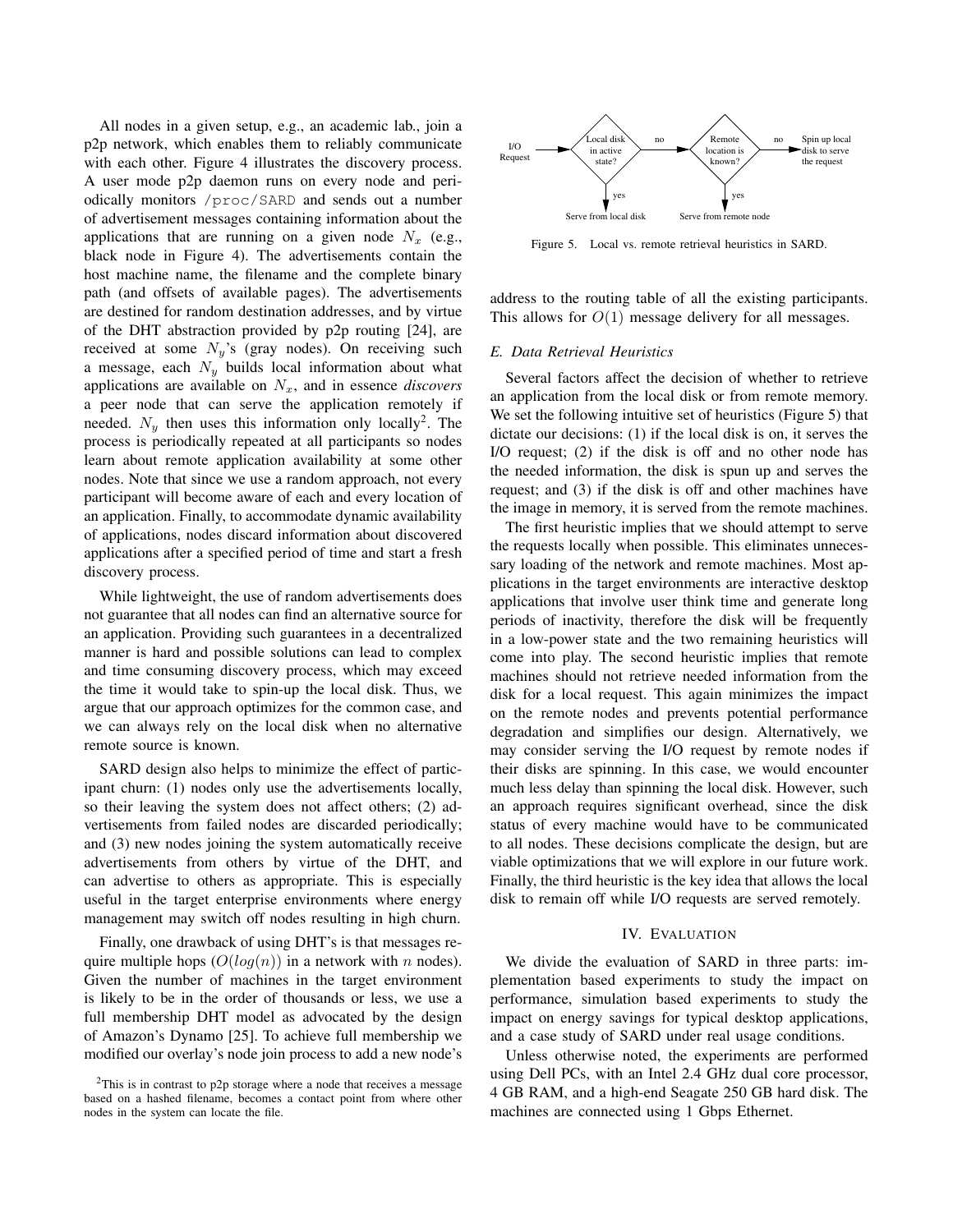Table I TIMES TO RETRIEVE A FILE OF SIZE 143 MB USING DIFFERENT RETRIEVAL SCHEMES. EIGHT PAGES WERE REQUESTED AT A TIME.

| Retrieval Scheme | time(s) |
|------------------|---------|
| Disk             | 1.85    |
| get_page()       | 9.60    |
| get_pages()      | 2.54    |
| asyn_get_pages() | 140     |

#### *A. Implementation Results*

SARD is implemented using about 2300 lines of C code. Additional 1200 lines of Java code are used to implement the p2p advertising daemon using FreePastry [24]. Our current implementation runs on Linux kernel 2.6.

The kernel components are implemented in two parts: a kernel patch and a module. The kernel patch is kept to a minimum of adding necessary hooks into the kernel in the read\_pages function. The rest of the functionality is realized in the kernel module. The p2p component runs as a user-level daemon and interacts with the module via /proc/SARD.

*1) Image Retrieval Performance:* In this experiment, we measure the performance of SARD at handling requests from remote memory. We use two machines as the setup for this experiment. We used the base case of reading a large file (143 MB tar file) from the local disk, and compared it with different remote image retrieval schemes. In this set of tests, one machine served as the requester, while the other provided the application image. Note that we assume that the file image is available in memory when needed for testing purposes only. As stated earlier, we expect binaries to be loaded on-demand and not available entirely in memory.

We evaluate three schemes:  $get\_page()$ , a straw man approach, which requests a single page at a time and waits for the reply from a remote location before proceeding further; get\_pages() that requests a group of pages in a single UDP packet, so as to amortize remote communication cost across pages; and asyn\_get\_pages() that uses callback mechanisms to retrieve data asynchronously. As seen in Table I, reading a file under this version takes 24.3% less time than reading it from the disk. Therefore, this technique is adopted in SARD and used in rest of the evaluation.

*2) Remote Binary Serving:* Modern operating systems load portions of applications from disk on-demand. In a typical system that runs many different applications, ondemand accesses essentially translate to reading random pages from the disk. We model this random access behavior in the controlled experimental setting by using an application that performs random I/O.

For this purpose, we setup the PostMark [26] benchmark, which supports many knobs that essentially allow us to serve files of increasing sizes, in essence emulating ondemand random page loads of varying lengths. Note that



Figure 6. The ratio of local access time compared to serving the binaries remotely.

we are not using Postmark as a mail delivery system and thus not measuring mail delivery performance, rather it is being used as an emulator of binary retrieval. Consequently, we are interested in how long it takes for the system to run Postmark. For each case, we measured the time it would take to service the request locally from disk or from remote memory. Figure 6 shows the ratio of the time used for servicing a request locally compared to that served remotely. Note that for these measurements the disks were spinning and in ready state, which is the best case scenario if SARD is absent. We observe that for smaller files, the disk performance is poor compared to remote retrieval – servicing from disk takes order of magnitude longer compared to over the network. The comparative benefit from remote retrieval is somewhat reduced for larger file sizes because the time to retrieve data from the disk improves significantly with increasing file sizes, i.e. large sequential accesses. Overall, SARD provides improved performance mainly because of the fact that while random accesses have poor I/O performance for disks, the difference between random and sequential accesses is immaterial for SARD which retrieves contents from memory and does not require any disk movement.

*3) Impact of SARD on Remote Machines:* In the next set of experiments, we study the impact of SARD on remote node performance.

First, we determined how a node's overall performance is impacted when servicing varying rates of page requests. For this purpose, we designed a benchmark that generates a controlled number of remote page requests at one of the test machines. On the other test machine, we compiled the Linux kernel and observed the compilation time for each case as we increased the number of requests generated per second from 1 to the extreme case of 65536. Figure 7 shows the results. The horizontal line shows the average time it takes to compile the kernel on a standard setup without any remote load.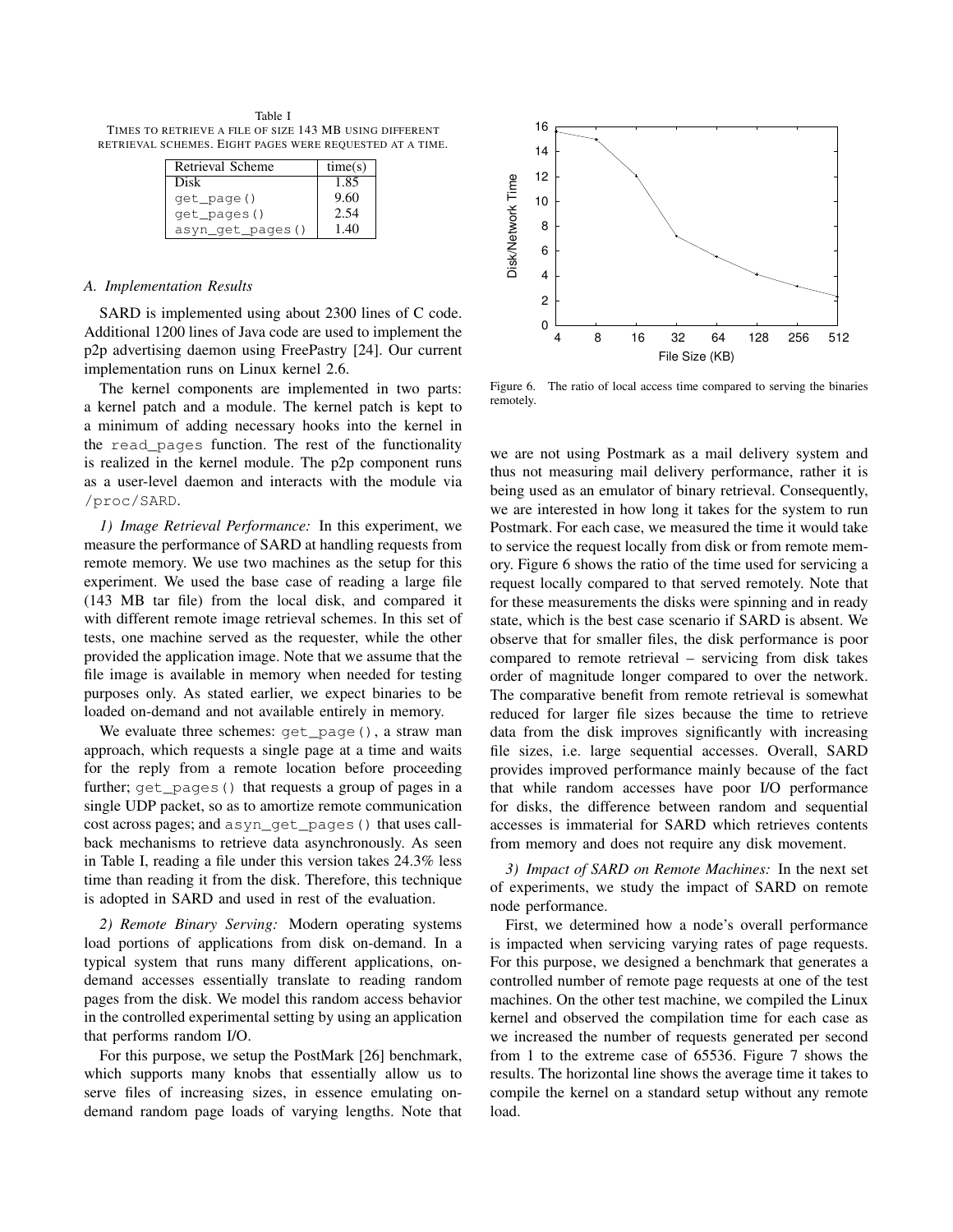

Figure 7. Impact of servicing remote memory requests.

Table II REQUESTS-PER-SECOND FOR VARIOUS APPLICATIONS, AND THEIR ESTIMATED IMPACT ON REMOTE NODE PERFORMANCE.

| Application       | Requests per | Impact on   |
|-------------------|--------------|-------------|
| Name              | Second       | Remote Node |
| cscope            | 112          | $0\%$       |
| make              | 6.25         | $0\%$       |
| PostMark (8 KB)   | 530          | 0.90%       |
| PostMark (32 KB)  | 1073         | 1.63%       |
| PostMark (128 KB) | 2064         | 2.14%       |
| PostMark (512 KB) | 2541         | 2.94%       |

We observe that up to 256 requests per second are serviced without any observable performance degradation, and only 5.59% degradation is observed when as much as 16384 requests are serviced per second. Also note that the dip in the curve as the requests-per-second are increased to 65536 is due to lost requests from either network congestion or kernel queue overflow at such large rate.

Second, using the above information, we determined how several test applications will affect remote nodes. For this experiment, we use: a *cscope* [27] query on Linux 2.6.22.9 source code, *make* to compile the same kernel, and Post-Mark [26] with different file sizes. We observed the average rate of remote page requests issued by these applications. Table II shows the request rates. We then used the load impact numbers of Figure 7 to estimate the impact of the studied applications on a remote node serving the requests. Here, it is assumed that all requests from an application are serviced at a single remote node. In particular, observe that both *cscope* and make incur negligible overhead, and PostMark (8KB) that models on-demand application loading incurs less than 1% overhead. Furthermore, requests may be sent to multiple nodes to reduce the performance impact on individual nodes. We believe that by distributing a node's requests across multiple locations in the system, the overall rate of requests serviced at each node can be maintained within acceptable limits.

Table III DISK ENERGY CONSUMPTION SPECIFICATIONS FOR WD2500JD.

| <b>State</b>            |        |
|-------------------------|--------|
| Read/Write Power        | 10.6W  |
| Seek Power              | 13.25W |
| <b>Idle Power</b>       | 10W    |
| <b>Standby Power</b>    | 1.8W   |
| Spin-up Energy          | 148.5J |
| Shutdown Energy         | 6.4J   |
| <b>State Transition</b> |        |
| Spin-up time            | 9 sec. |
| Shutdown time           | 4 sec. |

## *B. Simulation Results for SARD's Energy Impact*

SARD can reduce the delays associated with energy management without using any additional hardware, and avoid the increase in energy consumption that additional hardware would cause. In addition to our main goal of reducing the spin-up delays exposed to the users, SARD also reduces the overall system energy consumption by servicing I/O requests from remote machines. We illustrate this by a simulation study that shows SARD's energy savings, as well as by actual system energy measurements.

*1) Methodology:* Detailed traces of user-interactive sessions for each application were obtained by a stracebased tracing tool [28] over a number of days. We used a Western Digital Caviar WD2500JD in our simulation with specifications shown in Table III. The WD2500JD has a spin-up time of about 9 seconds from a sleep state, which is common in high-speed commodity disks.

Table IV shows six desktop applications that are popular in the enterprise environments: *Mozilla* web browser, *Mplayer* music player, *Impress* presentation software, *Writer* word processor, *Calc* spreadsheet, and *Xemacs* text editor. The table also shows trace length and the details of I/O activity. Read and write requests satisfied in the buffer cache are not counted, since they do not cause disk activity. Finally, Table IV illustrates read activity in the applications by separating it into user file accesses and application file accesses. Accesses of application files dominate the read activity for interactive applications. This is true for all traced interactive applications except *Mplayer* traces which show that a majority of reads are targeting user files, reflecting the primary function of this particular application. It is clear that peer nodes mirroring common application files would meet most of the demand for file reads from the remaining applications, and that the demand for files other than application files represents a significantly smaller fraction of the total observed read requests. Finally, we assume that user files are stored on a central file server which is a common practice in an enterprise environment, as discussed in Section II. We can conclude from this that a relatively low-performance peer node can adequately meet the demands of other peers, as long as commonly accessed files are mirrored across them.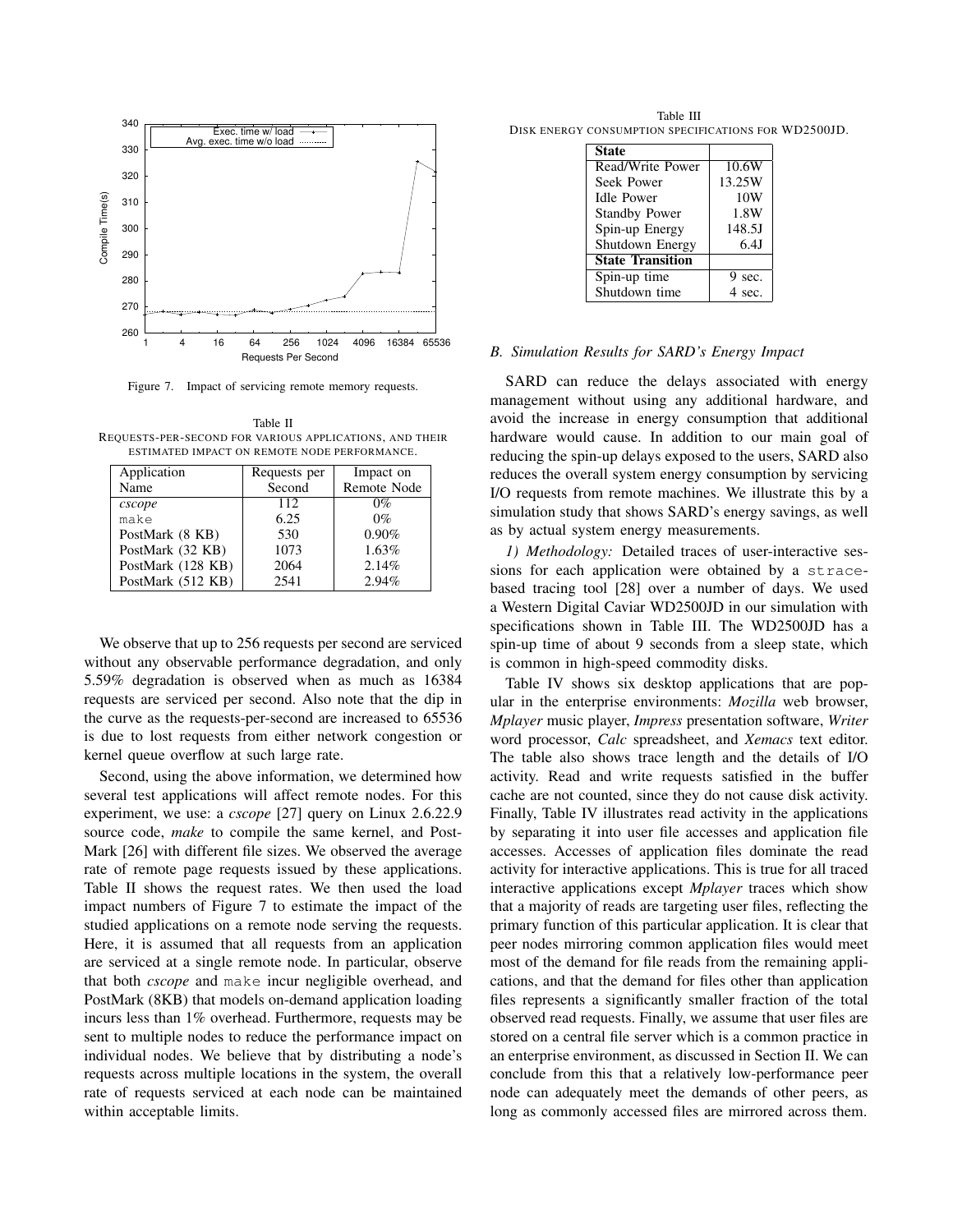Table IV THE NUMBER AND DURATION OF TRACES COLLECTED FOR THE STUDIED APPLICATIONS.

|         | Trace         | Number of |        |       | Referenced [MB] | User   | Application |
|---------|---------------|-----------|--------|-------|-----------------|--------|-------------|
| Appl.   | Length $[hr]$ | Reads     | Writes | Reads | Writes          | Files  | Files       |
| mozilla | 45.97         | 13005     | 2483   | 66.4  | 19.4            | 17.92% | 82.08%      |
| mplayer | 3.03          | 7980      |        | 32.3  |                 | 96.37% | $3.63\%$    |
| impress | 66.76         | 13907     | 1453   | 92.5  | 40.1            | 43.45% | 56.55%      |
| writer  | 54.19         | 7019      | 137    | 43.8  | 1.2             | 3.50%  | 96.50%      |
| calc    | 53.93         | 5907      | 93     | 36.2  | 0.4             | 5.98%  | 94.02%      |
| xemacs  | 92.04         | 23404     | 1062   | 162.8 | 9.4             | 0.15%  | 99.85%      |

Table V NUMBER AND AVERAGE LENGTH OF APPLICATION IDLE PERIODS AS INCREASING NUMBER OF REQUESTS ARE SERVICED REMOTELY.

| $%$ of Reqs. |       | Mozilla |       | calc   |       | Impress |       | Writer |       | Mplayer |       | Xemacs |
|--------------|-------|---------|-------|--------|-------|---------|-------|--------|-------|---------|-------|--------|
|              |       |         |       |        |       |         |       |        |       |         |       |        |
| Served       | Idle  | Length  | Idle  | Length | Idle  | Length  | Idle  | Length | Idle  | Length  | Idle  | Length |
| Locally      | Prds. | [s]     | Prds. | [s]    | Prds. | [s]     | Prds. | [s]    | Prds. | [s]     | Prds. | [s]    |
| 100          | 165   | 985     | l 50  | 1283   | 227   | 1048    | 136   | 1423   |       | 2712    | 95    | 3477   |
| 15           | 102   | 1601    | 89    | 2170   | 122   | 1959    | 88    | 2206   | 4     | 2713    | 59    | 5604   |
| 10           | 88    | 1858    | 77    | 2511   | 110   | 2174    | 80    | 2427   | 4     | 2712    | 56    | 5906   |
|              | 82    | 1995    | 70    | 2763   | 87    | 2752    | 70    | 2776   | 4     | 2713    | 49    | 6751   |
|              | 58    | 2825    | 52    | 3724   | 66    | 3631    | 51    | 3814   | 4     | 2713    | 41    | 8070   |
|              | 49    | 3346    | 34    | 5701   | 45    | 5330    | 40    | 4867   |       | 5435    | 38    | 8708   |

*2) Energy Consumption:* Serving the I/O from remote machines increases the length of idle periods by eliminating spin-ups required to serve the I/O requests from the local disk. Table V illustrates the impact of serving I/O requests on the length of idle periods. It shows the number and average length of idle periods for varying fractions of requests served by the remote machines. The case of 100% of requests served locally illustrates the standalone workstation that serves all requests from the local disk. By serving more and more requests from other workstations the number of idle times is reduced since the idle periods are concatenated resulting in fewer and longer periods. In the case of 1% of requests served locally, the average number of idle periods is reduced by 73.2% and the average length is extended by 205.5%. Based on our study of Section II, 1% of requests served locally is a reasonable number for a mediumscale setup (e.g. with more than 107 workstations), since many will have standard applications loaded in memory. In addition, we show results for serving 2%, 5%, 10%, and 15% which may be encountered for a small number of workstations in the network.

Reduction in number of periods and lengthening the duration of the idle periods has twofold impact on energy efficiency. First, fewer number of periods indicates that there are fewer spin-ups required to serve the I/O requests resulting in lower energy spent on powering up the devices and shutting them down. Second, longer idle periods will allow the disk to remain in a power saving state also reducing energy consumption. These can be seen in Figure 8, which shows distribution of the local disk energy consumption among three categories: Busy – due to serving the I/O requests, Idle – due to waiting for more requests to arrive during timeout interval, and Power-Cycle – due to shutting down and spinning up the disk. We show numbers normalized to the case when a standard energy saving mechanism is used in

Table VI DELAY DUE TO DISK SPIN-UP AS MORE AND MORE REQUESTS ARE SERVICED FROM REMOTE NODE.

| Local | Total Delay [s] |      |         |        |         |               |  |  |  |
|-------|-----------------|------|---------|--------|---------|---------------|--|--|--|
| $\%$  | Mozilla         | Calc | Impress | Writer | Mplayer | <b>Xemacs</b> |  |  |  |
| 100   | 1485            | 1350 | 2043    | 1224   | 36      | 855           |  |  |  |
| 15    | 918             | 801  | 1098    | 792    | 36      | 531           |  |  |  |
| 10    | 792             | 693  | 990     | 720    | 36      | 504           |  |  |  |
| 5     | 738             | 630  | 783     | 630    | 36      | 441           |  |  |  |
| 2     | 522             | 468  | 594     | 459    | 36      | 369           |  |  |  |
|       | 441             | 306  | 405     | 360    | 18      | 342           |  |  |  |

a stand-alone system, i.e., with 100% requests served locally. All of the states are impacted by SARD. We first observe that energy spent serving I/O requests is not significant since most of the applications are interactive with long user think times or they are accessing user files that are mounted on a remote file server. The two largest components are powercycle and idle energy. The average fraction of energy spent on spinning up and shutting down the disks in the case of local disk only is 69.3%. The energy is reduced as we serve more and more from remote machines and reaches the average fraction of 22.2% for the case of only 1% of requests served locally. Similarly, the time spent in idle is reduced due to fewer timeout periods encountered as we increase fraction of requests served remotely. The average fraction of energy consumed at idle is 28.8% for all requests served locally and is reduced down to 7.9% for when serving only 1% of requests locally. Moreover, compared to an alwayson scheme with no energy saving mechanism, the 100% approach provides an average savings of 80.6%, which is further improved to an average of 81.7% for the case with 1% local requests.

Fewer needed spin-ups result in shorter overall delays exposed to the user. For this experiment, based on our observations of the network traffic of our test departmental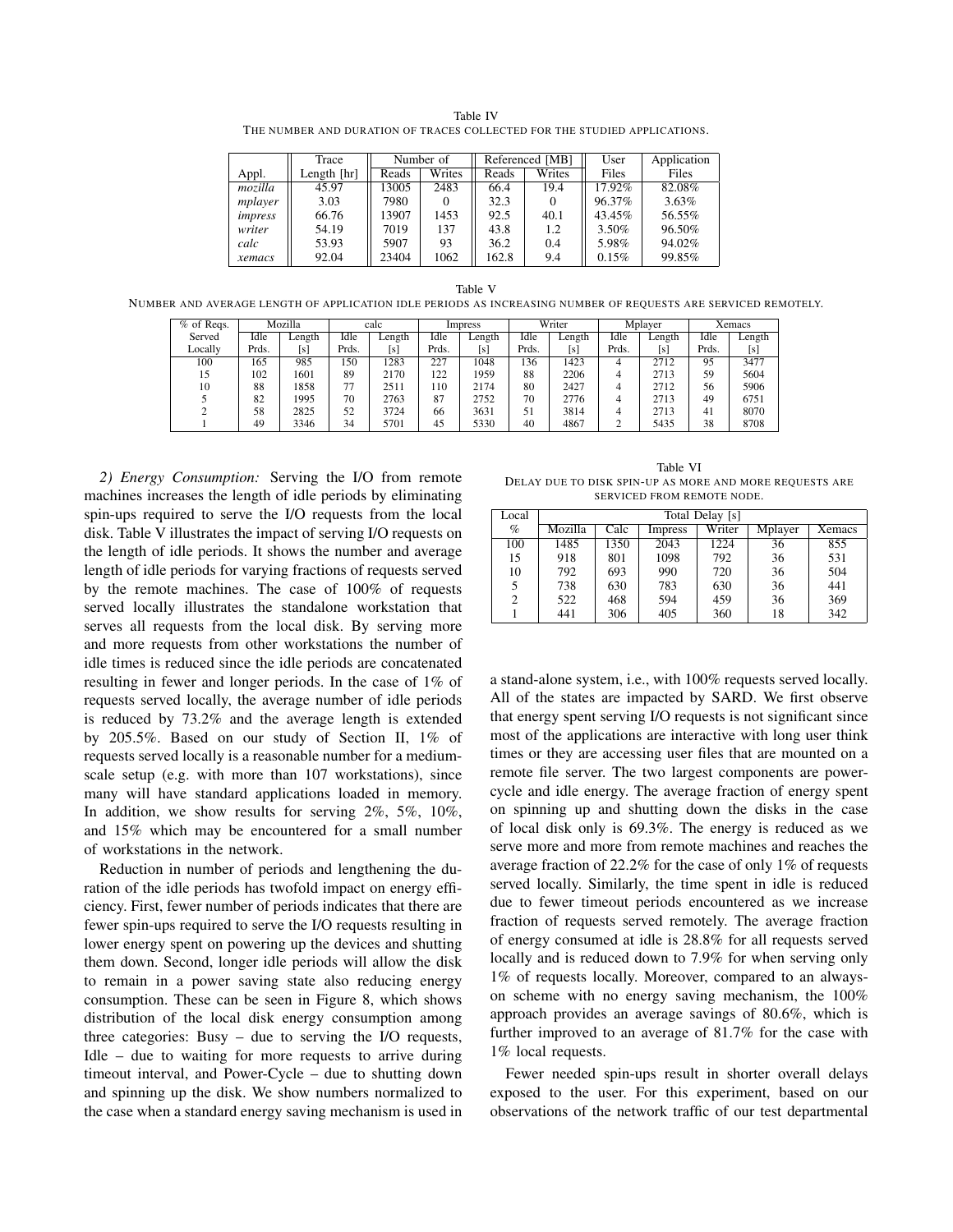

Figure 8. Breakdown of energy savings as more and more requests are serviced from remote nodes normalized to the case of a standalone system (100%) local requests).

machines, we assumed network latencies of a 1 Gbps Ethernet connection with at most 20% degradation due to contention modeled randomly. Table VI illustrates the total delay exposed to the user as we vary the fraction of I/O requests served locally. The average delay across applications is reduced from 1165.5 seconds for all requests served locally to 312 seconds, i.e., a 73% reduction, when we only serve 1% of requests locally. Reduction in delay has two benefits. First, the user experience is improved since the user will see fewer lags due to disk spinning up. As a result, the user is more likely to use energy management techniques as opposed to turning the energy management off to prevent the irritating delays. Second, the shorter delays will allow the user to accomplish the task quicker, which increases the efficiency of the system.

The increase in energy efficiency of the system can be illustrated by the energy-delay product (EDP) [29]. Figure 9 shows the EDP for the studied applications, normalized to the case of a standalone system with 100% requests served locally. Each point is calculated by multiplying the total execution time (Table V) of a trace and the corresponding energy consumed (Figure 8). On average, the energy-delay product is reduced by 5.8% for the system serving only 1% of requests locally as compared to a standalone system with 100% requests serviced locally.

An observation here is that while the use of p2p overlay may lead to increased CPU energy consumption for processing the network stack, the power impact of managing the overlay is encapsulated by the overall power consumed by SARD. Therefore, we do not need to determine the finergrained power consumption of the overlay; we can still claim that the strategy of retrieving application binary pages over the network is more efficient than that of retrieving them from the disk.

We note that, longer delays prevent users from adopting energy-saving measures. SARD can remedy this by reducing the exposed delays to the user, who will otherwise opt for no energy management: SARD reduces energy-delay product by 81.63% on average, compared to the always on case. Consequently, *SARD can potentially hasten the adaptation of energy-saving mechanisms.*

## *C. SARD Case Study*

In our next experiment, we studied the energy saving and performance impact of SARD using 10 of our departmental machines used for typical desktop use. Each machine has a an Intel Pentium 4 3.0 GHz processor, 1 GB RAM, 40 GB hard disk, and is connected via 1 Gbps Ethernet. The network interface card (NIC) on all the participating nodes in our experiment remains in active power-up mode. Therefore, we do not experience any NIC wakeup latency when retrieving data remotely. If the NIC is put to sleep as well, techniques such as Somniloquy [30] can help mitigate any resulting delays. Nonetheless, given the nodes in question are actively processing, though not from disk, our assumption about the NIC being awake is reasonable.

For a period of two week, we traced the system usage of the workstations. Subsequently, we replayed the traces on the systems, measuring the energy consumed by the machines (using Watts up? PRO power meters). Next, we configured the machines to run SARD, and replayed the traces and once again measured the energy. We do not take into account the energy consumed by displays as a simple timeout mechanism will work equally well for them. Also, we factor out long idle periods of system inactivity, e.g., 6PM to 6AM, when SARD has no benefit over a standard energy saving mechanism. This allows us to focus on cases where in the absence of SARD, no energy savings are possible. The total energy consumed by the machines over the duration of the week reduced from 165312 Watt-hour (Wh) to 156895 Wh, a saving of 5.1%. This study shows the potential for SARD to provide energy benefits. Moreover, as long as a copy of an application is available in-memory at some machine in the system, disks at other machines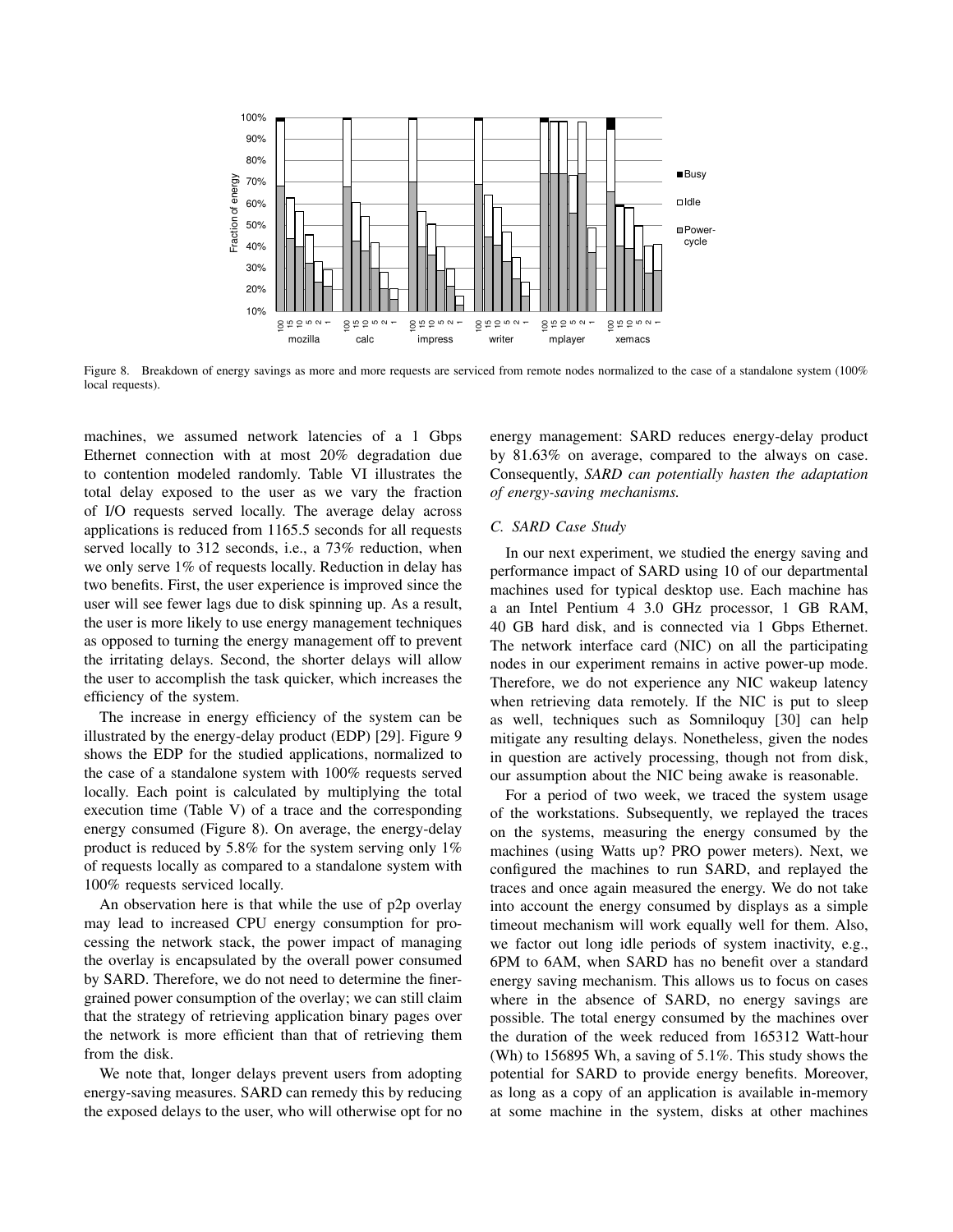

Figure 9. Energy-delay product for the studied applications under various remote servicing conditions, normalized to case of a standalone system (100%) local requests).

can stay off. Thus, with a large number of machines as in enterprise environments, SARD has potential to provide even larger savings by keeping more disks in low-power state.

# V. RELATED WORK

# *A. Remote Data Retrieval*

We have presented one design approach to supporting remote data-retrieval in SARD. Approaches used in such projects as I/O offloading [31] and p2p-based backup storage systems [32] can also provide mechanisms that can help achieve the remote serving goals of SARD. These works are complementary to SARD, but SARD differs from them in its main focus of reducing energy management delays.

# *B. Shutdown Prediction Techniques*

High performance hard disks are a significant source of power consumption [11]. As a result, numerous timeout based techniques have been proposed to shut down the disk [33]. Moreover, dynamic predictors that shut down the device much earlier than the timeout mechanisms have been investigated [34]. Stochastic modeling techniques have also been applied to model the idle periods in applications and shut down the disk based on the resulting models [35], [36]. Automatic generation of application hints to shut down disks has also been proposed in PCAP [7]. Finally, operating systems can concurrently evaluate multiple predictors and select the best one for the current workload [37].

## *C. Reducing Spin-up Delays*

The goal of shutdown mechanisms is to power down the disk for energy savings. However, every shutdown, even a correct one, will require a corresponding spin-up to serve future requests. There are two approaches to reducing the impact of spin-up delays. Data can be prefetched and cached either in main memory [38] or alternate storage devices such as flash memories [10]. Thus traffic shaping using caching and prefetching can reduce the frequency of spin-ups. By bringing needed data in memory ahead of time and retaining it, associated disk access can be avoided when a disk is shutdown. As a result, fewer spin-up latencies are exposed to the application and the user, and the disk remains shut down longer resulting in higher energy savings. Alternatively, the disk can be actively woken up early by spinning up the platters before the request arrives and serving the request without any delays [9]. Both approaches are complementary to SARD, since the disk will have to be spun up at some point even if the caching techniques are very efficient.

# *D. Shared Memory Systems*

An alternative source of binaries can be obtained by utilizing other computers in the system. The concept of reading binaries/files or using the memories of other machines in a cluster has been discussed in NOW [39]. Given technology trends, remote memory access over the network may be faster than local disk access. SARD share this observation with NOW, however, differ in that SARD does not require striping of data across disks of participant nodes which keeps many disks busy, rather SARD aims to create opportunities for keeping the disks idle. Moreover, in shared memory approaches, it is crucial to minimize the total cost of memory references within a cluster [40] to provide high performance and achieve a low-overhead implementation, unlike SARD.

A simpler approach considers the memory of individual workstations as belonging to a single large pool [41]. In this case, caching of files, especially the read-only text segments of heavily used utilities such as editors and command shells, can be performed in memories of the systems in the network. In addition, dedicated servers with large memories can be used to improve file caching [42]. Alternatively, Cooperative caching [14] relies on a cooperation of machines to provide sharing of the buffer cache. SARD differs from cooperative caching because it does not require participants to have unique data that is necessary for efficiency in cooperative caching. Furthermore, it allows multiple nodes to have copies of the same data, thus avoiding many of the shortcoming due to exclusive data placement that plagues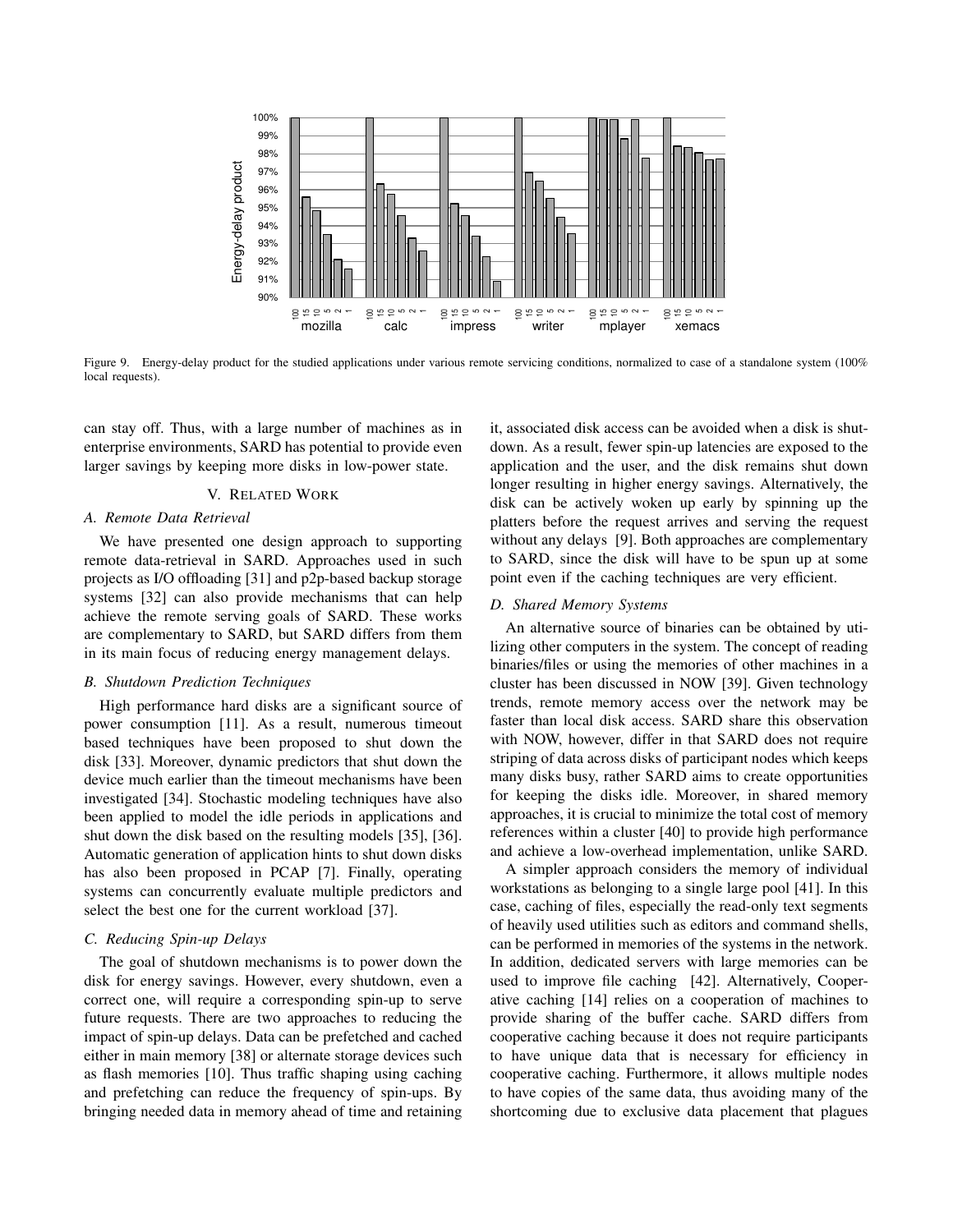cooperative caches employed in distributed file systems [43] and web proxies [44].

From the above discussion, it is clear that SARD is more than just a simple remote "read" of data over the network. We deploy a discovery mechanism to avoid the need for a dedicated network server to serve binaries. In addition, to the best of our knowledge, such remote retrieval has not been exploited to hide power-savings latency. Thus, SARD is indeed novel from this aspect.

## VI. CONCLUSION

In this paper, we have presented the design and evaluation of SARD, a p2p-based system that mitigates delays associated with disk energy management by allowing sharing of in-memory application images across peers. SARD transparently retrieves application images from nodes on which the applications are already loaded, thus minimizing the need for costly disk accesses and hiding the spin-up delays from the users. Remote application retrieval also provides opportunities for keeping the local disks off, thus saving energy. Our evaluation of SARD shows an average performance improvement of 33.5% for typical desktop applications, and a case study with real usage shows average energy savings of 5.1%. Most importantly, a 71% reduction in delays associated with energy management is observed. Finally, the effect of remote application retrieval on remote nodes is shown to be minimal (less than 3%), and demonstrates that SARD can serve as a practical and effective tool for mitigating energy management delays, which also improves energy efficiency in enterprise environments.

#### ACKNOWLEDGMENTS

We are thankful to the anonymous reviewers and our shepherd Ranveer Chandra for their valuable feedback in preparing the final version of this paper. This research is supported in part by funds from an NSF CAREER grant (CCF-0746832) and IBM Faculty Award (VTF-874574).

#### **REFERENCES**

- [1] G. Wang, A. R. Butt, and C. Gniady, "Mitigating disk energy management delays by exploiting peer memory," in *Proc. MASCOTS*, 2009.
- [2] R. Bianchini and R. Rajamony, "Power and energy management for server systems," Department of Computer Science, Rutgers University, Tech. Rep. DCS-TR-528, June 2003.
- [3] J. Chase, D. Anderson, P. Thackar, A. Vahdat, and R. Boyle, "Managing energy and server resources in hosting centers," in *Proc. SOSP*, 2001.
- [4] M. Elnozahy, M. Kistler, and R. Rajamony, "Energy conservation policies for web servers," in *Proc. USITS*, 2003.
- [5] E. Pinheiro, R. Bianchini, E. V. Carrera, and T. Heath, "Load balancing and unbalancing for power and performance in cluster-based systems," in *Proc. COLP*, 2001.
- [6] Tufts, "Computers and energy efficiency," Online Specification, 2008, http://www.tufts.edu/tie/tci/Computers.html.
- [7] C. Gniady, A. R. Butt, Y. C. Hu, and Y.-H. Lu, "Program counter-based prediction techniques for dynamic power management," *IEEE Transactions on Computers*, vol. 55, no. 6, pp. 641–658, 2006.
- [8] Y.-H. Lu, E.-Y. Chung, T. Simunic, L. Benini, and G. D. Micheli, "Quantitative Comparison of Power Management Algorithms," in *Proc. DATE*, 2000.
- [9] I. Crk and C. Gniady, "Context-aware mechanisms for reducing interactive delays of energy management in disks," in *Proc. USENIX ATC*, 2008.
- [10] E. B. Nightingale and J. Flinn, "Energy efficiency and storage flexibility in the blue file system," in *Proc. OSDI*, 2004.
- [11] Q. Zhu, Z. Chen, L. Tan, Y. Zhou, K. Keeton, and J. Wilkes, "Hibernator: helping disk arrays sleep through the winter," in *Proc. SOSP*, 2005.
- [12] A. Verma, R. Koller, L. Useche, and R. Rangaswami, "Srcmap: Energy proportional storage using dynamic consolidation," in *Proceedings of the 8th USENIX Conference on File and Storage Technologies (FAST '10)*, February 2010.
- [13] P. Sehgal, V. Tarasov, and E. Zadok, "Evaluating performance and energy in file system server workloads," in *Proceedings of the 8th USENIX Conference on File and Storage Technologies (FAST '10)*, February 2010.
- [14] M. Dahlin, R. Y. Wang, T. E. Anderson, and D. A. Patterson, "Cooperative caching: Using remote client memory to improve file system performance," in *Proc. OSDI*, 1994.
- [15] M. R. Hines, J. Wang, and K. Gopalan, "Distributed anemone: Transparent low-latency access to remote memory in commodity clusters," in *Proc. HiPC*, 2006.
- [16] AMD, "Magic packet technical white paper," 2008, http://www.amd.com/us-en/assets/content\_type/white\_ papers and tech docs/20213.pdf.
- [17] G. Necula, "Proof carrying code," in *Proc. POPL*, 1997.
- [18] J. K. Hollingsworth and E. L. Miller, "Using content-derived" names for configuration management," in *SSR '97: Proceedings of the 1997 symposium on Software reusability*. New York, NY, USA: ACM, 1997, pp. 104–109.
- [19] F. Dabek, M. F. Kaashoek, D. Karger, R. Morris, and I. Stoica, "Wide-area cooperative storage with CFS," in *Proc. SOSP*, 2001.
- [20] A. R. Butt, T. A. Johnson, Y. Zheng, and Y. C. Hu, "Kosha: A peer-to-peer enhancement for the network file system," *Jrnl. of Grid Computing*, vol. 4, no. 3, pp. 323–341, 2006.
- [21] A. R. Butt, R. Zhang, and Y. C. Hu, "A self-organizing flock of Condors," *Journal of Parallel and Distributed Computing*, vol. 66, no. 1, pp. 145–161, 2006.